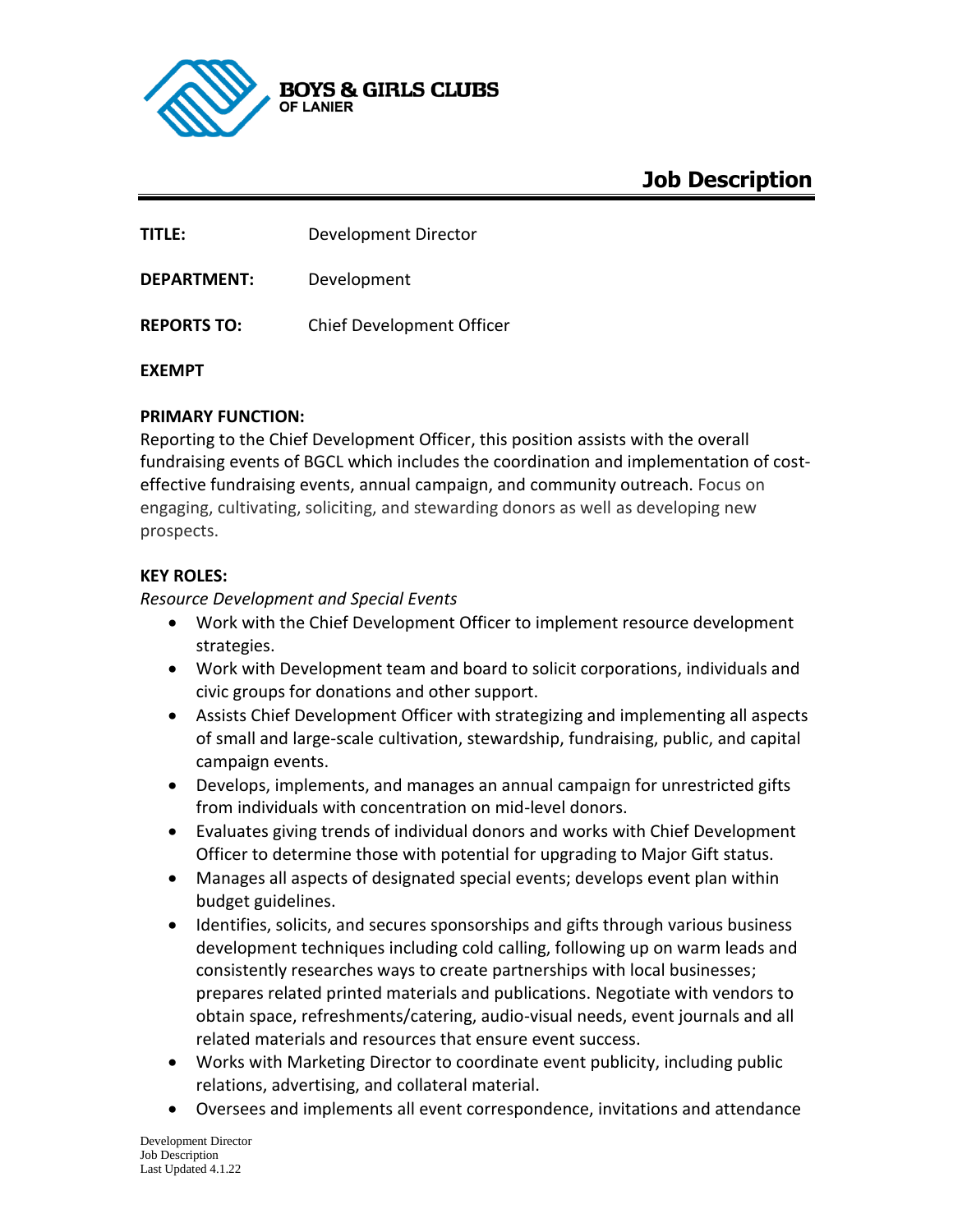

lists and arranges for all logistical details associated with events.

- Evaluates overall results of events and recommends modifications or new approaches to support successful achievement of special event goals.
- Develops and supervises donor recognition and stewardship strategies and events.
- Assist the Chief Development Officer in other fund-raising events and donor stewardship as needed.

# **REQUIRMENTS:**

- Bachelor's degree from an accredited University/College preferred. Three-five years of fundraising experience with a nonprofit organization preferred.
- Event, communication, marketing and/or public relations experience desirable.
- Demonstrated ability to manage budgets and control fundraising expenses.
- Advanced knowledge of software programs such as Microsoft word, Excel, Power Point, and Microsoft Office. Knowledge of donor database a plus.
- Good written and verbal communication skills
- Good organization and attention to detail
- Able to maintain strict confidentiality
- Presentation skills
- Task oriented and task completion
- Able to work independently and with limited supervision
- Excellent interpersonal skills
- Must be a team player, a self-starter, and possess ability to juggle multiple tasks simultaneously.

# **ADDITIONAL RESPONSIBILITIES**

- 1. Submit requests for purchases of supplies and equipment to supervisor.
- 2. Knowledge of accessing, pulling reports and managing donor database.
- 3. Assume all other duties as assigned.

#### *RELATIONSHIPS:*

**Internal:** Maintain oral and written contact with the Chief Development Officer and Club Senior leadership, staff peers, and volunteers for the purpose of exchange of information, to provide progress reports regarding activities and planned programs, and to coordinate events.